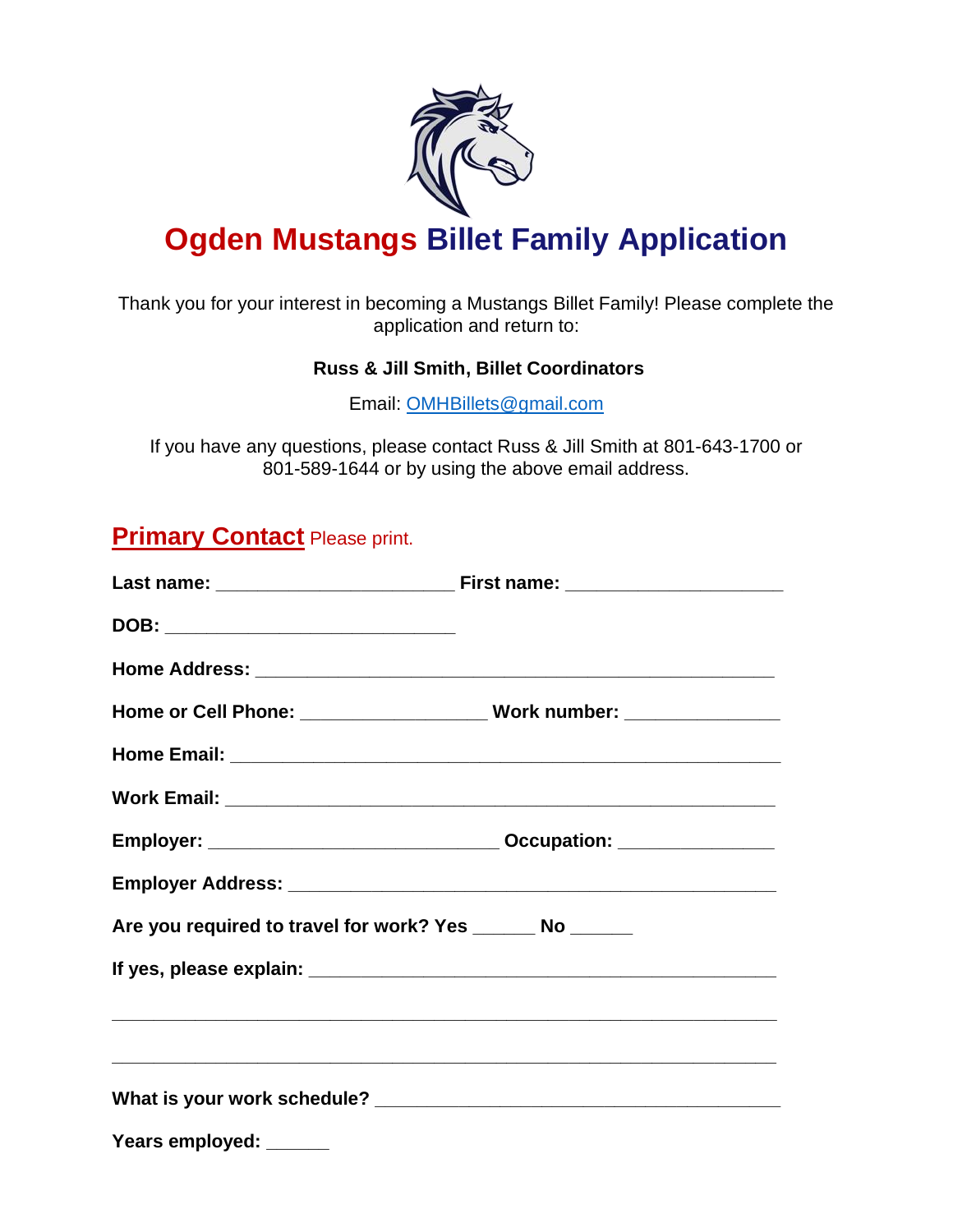**If less than three years, please list previous employer/address: \_\_\_\_\_\_\_\_\_\_** 

## **Secondary Contact**

| DOB: ________________________________                                             |  |  |
|-----------------------------------------------------------------------------------|--|--|
|                                                                                   |  |  |
|                                                                                   |  |  |
|                                                                                   |  |  |
|                                                                                   |  |  |
|                                                                                   |  |  |
|                                                                                   |  |  |
| Are you required to travel for work? Yes _______ No ______                        |  |  |
|                                                                                   |  |  |
| ,我们也不能在这里的人,我们也不能在这里的人,我们也不能在这里的人,我们也不能在这里的人,我们也不能在这里的人,我们也不能在这里的人,我们也不能在这里的人,我们也 |  |  |
|                                                                                   |  |  |
| Years employed: ______                                                            |  |  |
| If less than three years, please list previous employer/address: _________        |  |  |
| <b>Family members living at home</b>                                              |  |  |

|       | Age: _______ Gender: M F |
|-------|--------------------------|
|       | <b>Age: Cender: M F</b>  |
|       | Age: Gender: M F         |
| Name: | Age: Gender: M F         |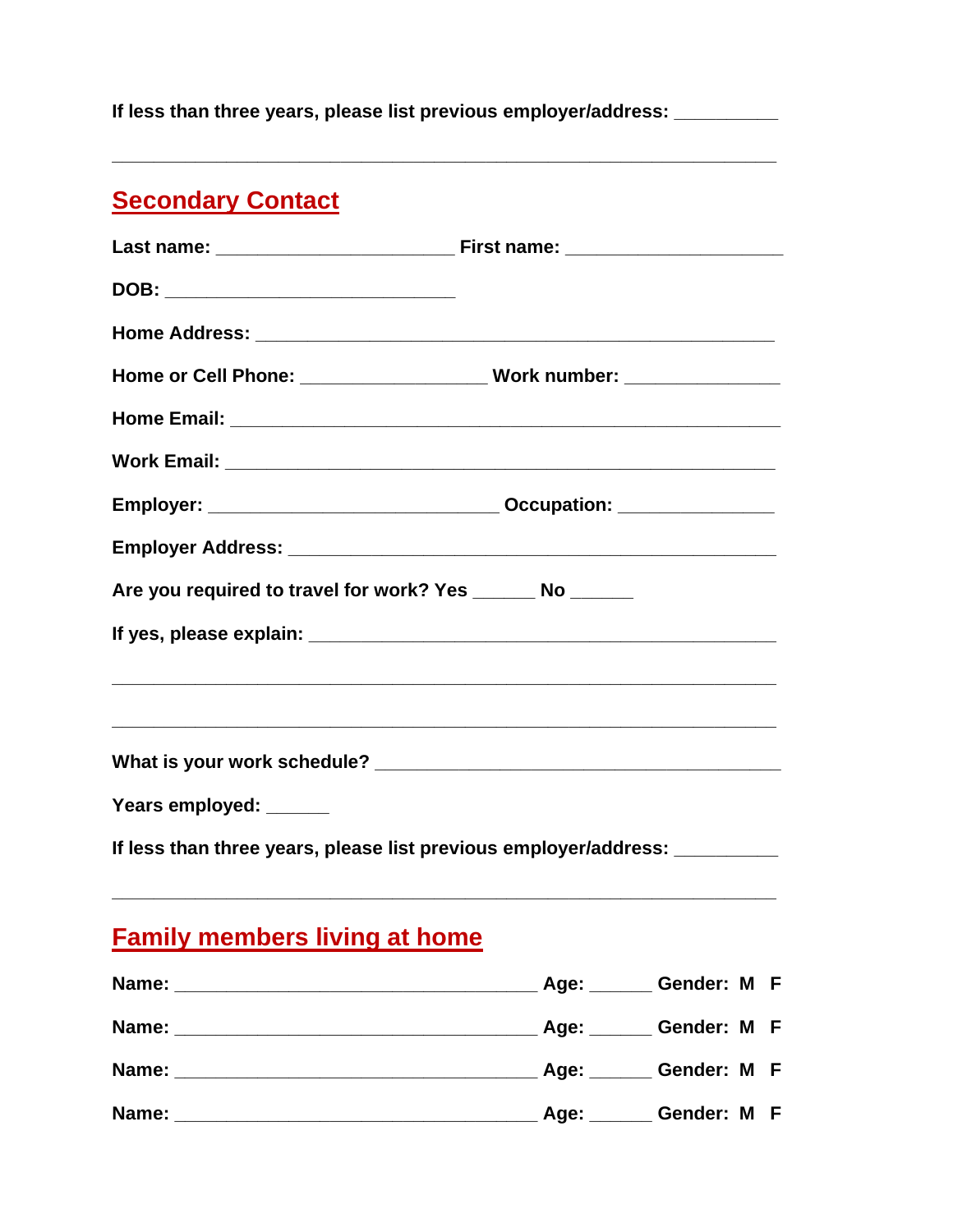| Does anyone other than your children live in your home with you? |                                                                                  |  |
|------------------------------------------------------------------|----------------------------------------------------------------------------------|--|
|                                                                  |                                                                                  |  |
|                                                                  |                                                                                  |  |
| Cell number: ________________________                            |                                                                                  |  |
|                                                                  | Employer: _____________________________Occupation: _____________________________ |  |
|                                                                  |                                                                                  |  |
| <b>Family pets</b>                                               |                                                                                  |  |
| Number of pets: ______________________                           |                                                                                  |  |
|                                                                  | Type of pet: ________________________________ Indoor? ______ Outdoor? ______     |  |
|                                                                  | Type of pet: ________________________________ Indoor? ______ Outdoor? ______     |  |
|                                                                  | Type of pet: __________________________________ Indoor? _______ Outdoor? _______ |  |
|                                                                  | Type of pet: _________________________________ Indoor? ______ Outdoor? _______   |  |
| <b>Other</b>                                                     |                                                                                  |  |
|                                                                  |                                                                                  |  |
|                                                                  | What household chores do you expect your player to be responsible for?           |  |
| Will the player(s) have their own room(s)? Yes ____ No ____      |                                                                                  |  |
| Will the player(s) have their own bathroom? Yes ____ No ____     |                                                                                  |  |
|                                                                  |                                                                                  |  |
| Do you have internet access at your home? Yes ____ No __         |                                                                                  |  |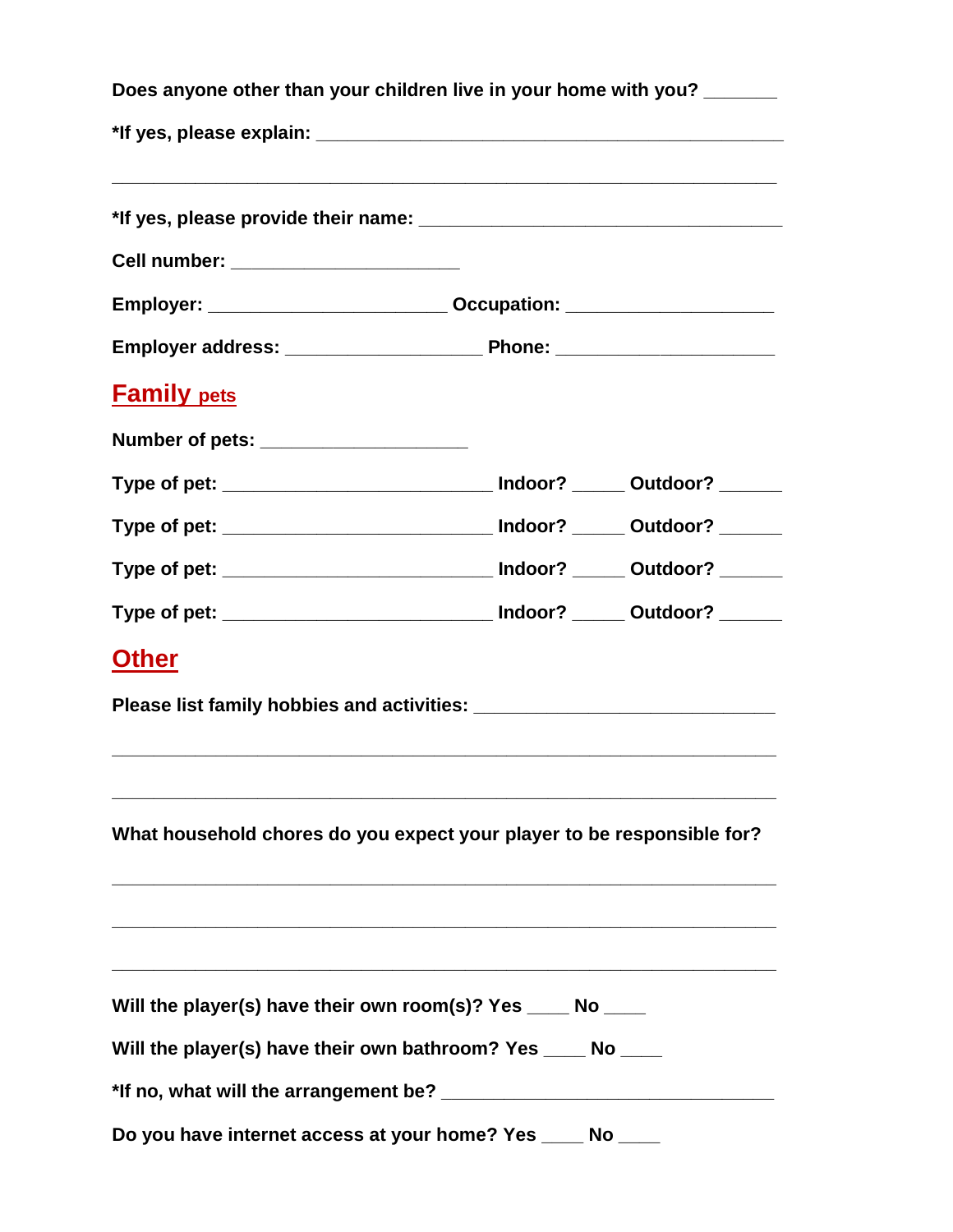**\*Wireless? Yes \_\_\_\_ No \_\_\_\_**

| Distance (in miles) from your home to the The Ice Sheet?                   |
|----------------------------------------------------------------------------|
| Ever hosted an exchange student or player before? Yes ______ No _____      |
| How many players are you interested in hosting? __________                 |
| Would you be supportive if a player was traded? Yes _____ No ____          |
| *If yes, would you be willing to take another player? Yes ____ No ____     |
| Please write a brief explanation of why you would like to billet a player: |

**\_\_\_\_\_\_\_\_\_\_\_\_\_\_\_\_\_\_\_\_\_\_\_\_\_\_\_\_\_\_\_\_\_\_\_\_\_\_\_\_\_\_\_\_\_\_\_\_\_\_\_\_\_\_\_\_\_\_\_\_\_\_\_\_** 

**\_\_\_\_\_\_\_\_\_\_\_\_\_\_\_\_\_\_\_\_\_\_\_\_\_\_\_\_\_\_\_\_\_\_\_\_\_\_\_\_\_\_\_\_\_\_\_\_\_\_\_\_\_\_\_\_\_\_\_\_\_\_\_\_** 

**\_\_\_\_\_\_\_\_\_\_\_\_\_\_\_\_\_\_\_\_\_\_\_\_\_\_\_\_\_\_\_\_\_\_\_\_\_\_\_\_\_\_\_\_\_\_\_\_\_\_\_\_\_\_\_\_\_\_\_\_\_\_\_\_** 

### **References**

**Please list three references (non-family members who have known you for at least three years) who we may contact.**

| Phone: ________________________  |
|----------------------------------|
|                                  |
| Phone: _______________________   |
|                                  |
| Phone: _________________________ |
|                                  |

### **Consent & Signature**

**\_\_\_\_\_\_\_ I consent to having periodic mid-season home inspections.**

**\_\_\_\_\_\_\_ I consent to receiving periodic player bed-check calls near or at curfew.** 

**\_\_\_\_\_\_\_ I hereby consent to adhere to all policies and procedures set forth by the Ogden Mustangs organization.**